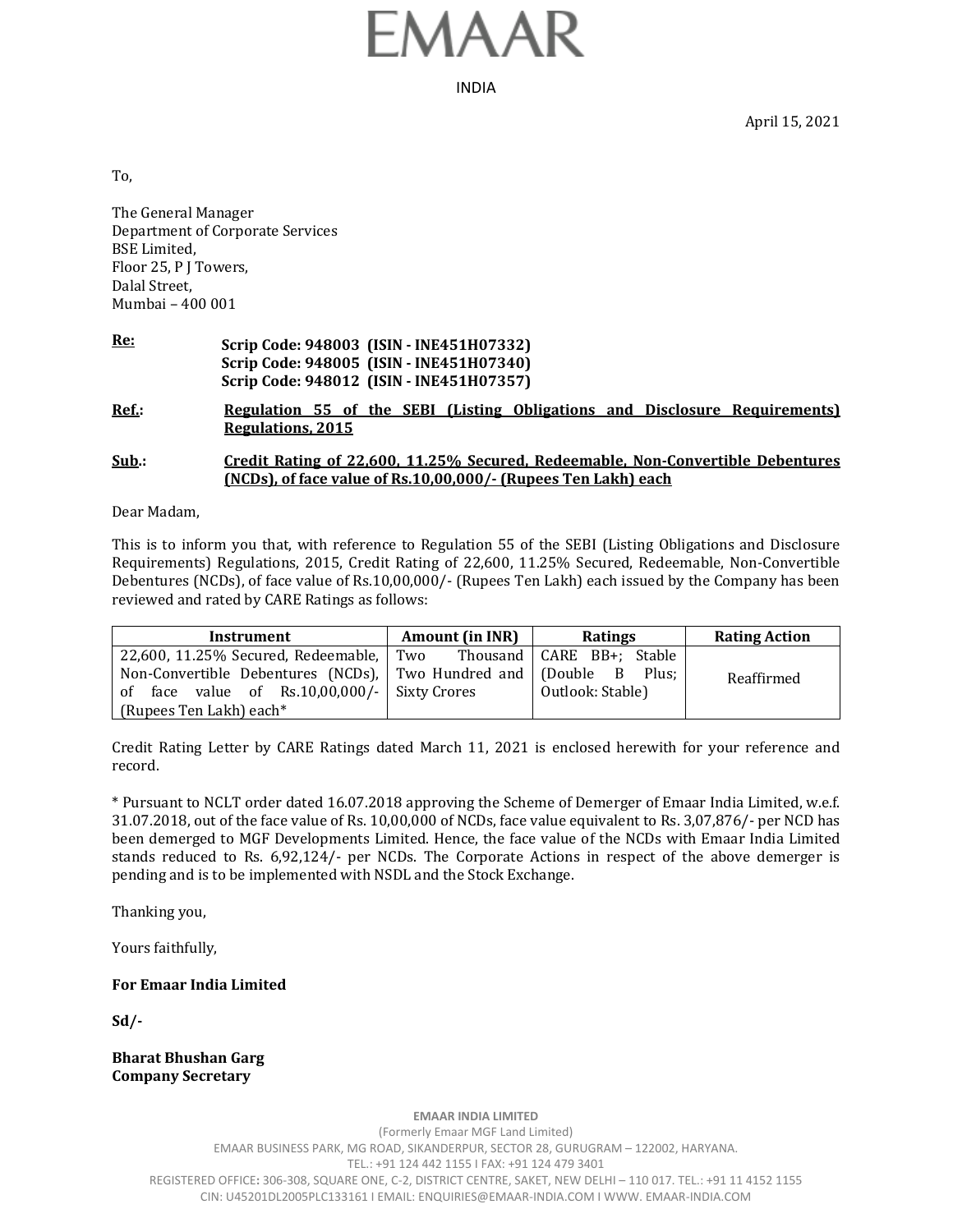

## **No. CARE/DRO/RL/2020-21/3910**

**Shri Sumil Mathur Chief Financial Officer Emaar India Limited** Sector-28, Emaar Business Park, Sikander Pur, Gurgaon Haryana 122002

March 11, 2021

## **Confidential**

Dear Sir,

## **Credit rating for Non-Convertible Debenture issue**

On the basis of recent developments including operational and financial performance of your company for FY20 (Audited) and project details upto December 31, 2020, our Rating Committee has reviewed the following ratings:

| Sr. No. | <b>Instrument</b>                           | <b>Amount</b><br>(Rs. crore)                                          | Rating $1$                                                            | <b>Rating Action</b> |
|---------|---------------------------------------------|-----------------------------------------------------------------------|-----------------------------------------------------------------------|----------------------|
| 1.      | <b>Non Convertible</b><br><b>Debentures</b> | 2,260.00                                                              | <b>CARE BB+; Stable</b><br>(Double B Plus;<br><b>Outlook: Stable)</b> | Reaffirmed           |
|         | <b>Total Instruments</b>                    | 2,260.00<br>(Rs. Two Thousand Two<br><b>Hundred Sixty Crore Only)</b> |                                                                       |                      |

- 2. The NCDs are repayable by May 20, 2022.
- 3. A write-up (press release) on the above rating is proposed to be issued to the press shortly, a draft of which is enclosed for your perusal as **Annexure 2**. We request you to peruse the annexed document and offer your comments if any. We are doing this as a matter of courtesy to our clients and with a view to ensure that no factual inaccuracies have inadvertently crept in. Kindly revert as early as possible. In any case, if we do not hear from you by **March 11, 2021 (EOD)**; we will proceed on the basis that you have no any comments to offer.
- 4. CARE reserves the right to undertake a surveillance/review of the rating from time to time, based on circumstances warranting such review, subject to at least one such review/surveillance every

year.

<sup>1</sup>*Complete definitions of the ratings assigned are available at [www.careratings.com](http://www.careratings.com/) and in other CARE publications.*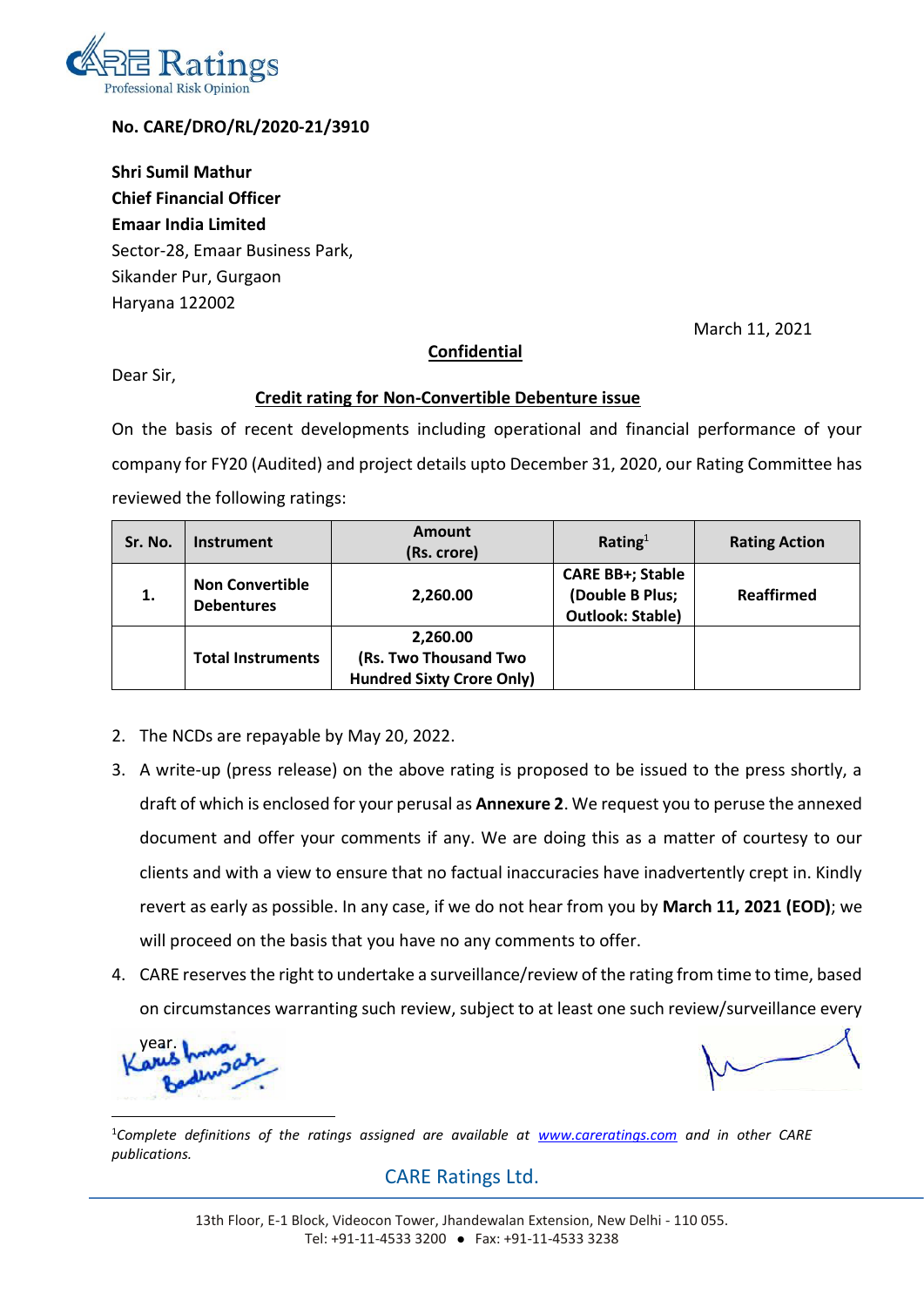- 5. CARE reserves the right to revise/ reaffirm /withdraws the rating assigned as also revise the outlook, as a result of periodic review/surveillance, based on any event or information which in the opinion of CARE warrants such an action. In the event of failure on the part of the entity to furnish such information, material or clarifications as may be required by CARE so as to enable it to carry out continuous monitoring of the rating of the bank facilities, CARE shall carry out the review on the basis of best available information throughout the life time of such bank facilities. In such cases the credit rating symbol shall be accompanied by "ISSUER NOT COOPERATING". CARE shall also be entitled to publicize/disseminate all the afore-mentioned rating actions in any manner considered appropriate by it, without reference to you.
- 6. CARE ratings do not take into account the sovereign risk, if any, attached to the foreign currency loans, and the ratings are applicable only to the rupee equivalent of these loans.
- 7. Our ratings do not factor in any rating related trigger clauses as per the terms of the facility/instrument, which may involve acceleration of payments in case of rating downgrades. However, if any such clauses are introduced and if triggered, the ratings may see volatility and sharp downgrades.
- 8. Users of this rating may kindly refer our website [www.careratings.com](http://www.careratings.com/) for latest update on the outstanding rating.
- 9. CARE ratings are **not** recommendations to sanction, renew, disburse or recall any bank facilities. If you need any clarification, you are welcome to approach us in this regard.

Thanking you, Yours faithfully,

Karishma Badhwar **Amit Jindal** Junior Analyst **Senior Manager** Senior Manager [karishma.badhwar@careratings.com](mailto:karishma.badhwar@careratings.com) [amit.jindal@careratings.com](mailto:amit.jindal@careratings.com)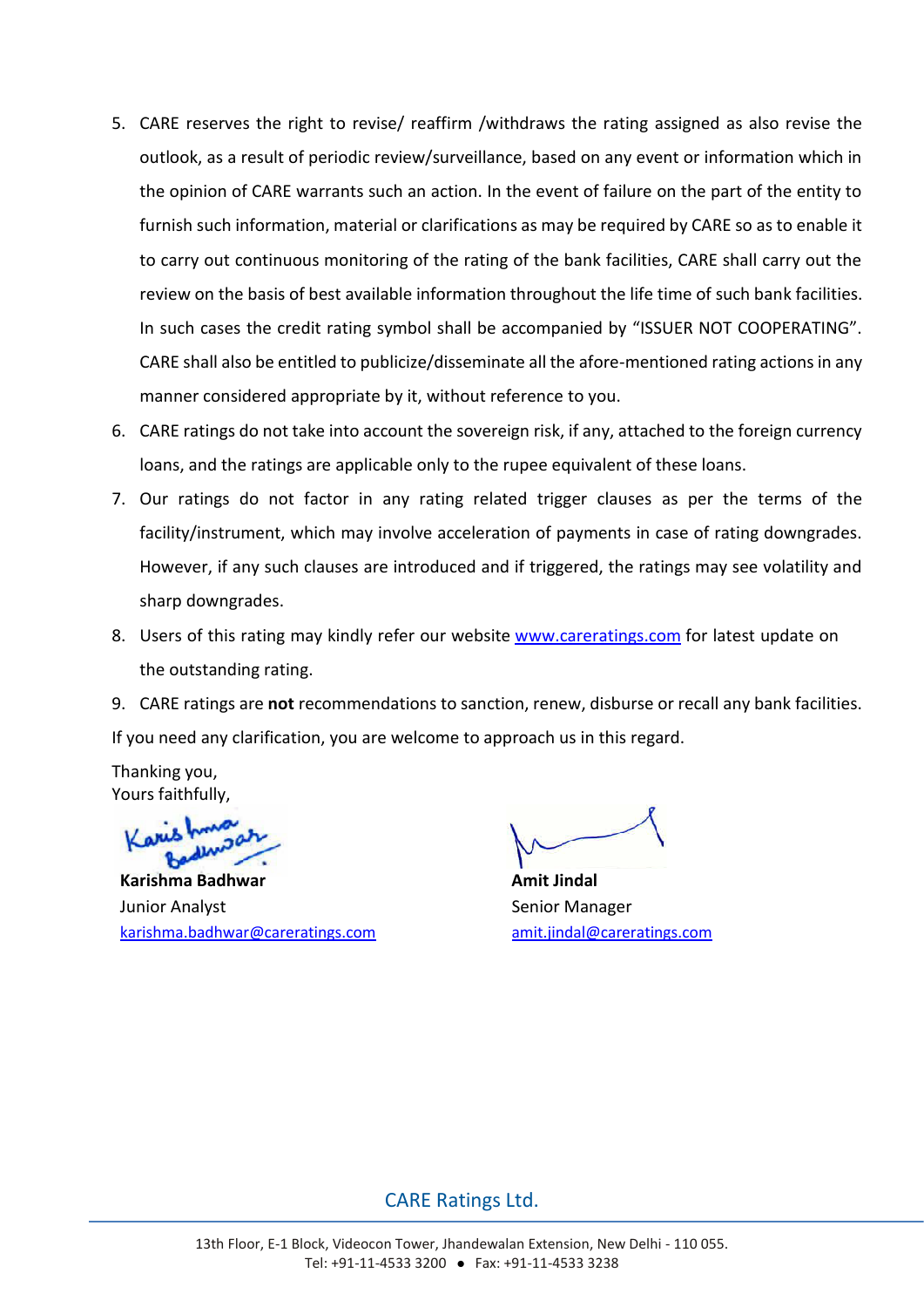#### Encl.: As above

#### **Disclaimer**

CARE's ratings are opinions on the likelihood of timely payment of the obligations under the rated instrument and are not recommendations to sanction, renew, disburse or recall the concerned bank facilities or to buy, sell or hold any security. CARE's ratings do not convey suitability or price for the investor. CARE's ratings do not constitute an audit on the rated entity. CARE has based its ratings/outlooks on information obtained from sources believed by it to be accurate and reliable. CARE does not, however, guarantee the accuracy, adequacy or completeness of any information and is not responsible for any errors or omissions or for the results obtained from the use of such information. Most entities whose bank facilities/instruments are rated by CARE have paid a credit rating fee, based on the amount and type of bank facilities/instruments. CARE or its subsidiaries/associates may also have other commercial transactions with the entity. In case of partnership/proprietary concerns, the rating /outlook assigned by CARE is, inter-alia, based on the capital deployed by the partners/proprietor and the financial strength of the firm at present. The rating/outlook may undergo change in case of withdrawal of capital or the unsecured loans brought in by the partners/proprietor in addition to the financial performance and other relevant factors. CARE is not responsible for any errors and states that it has no financial liability whatsoever to the users of CARE's rating.

Our ratings do not factor in any rating related trigger clauses as per the terms of the facility/instrument, which may involve acceleration of payments in case of rating downgrades. However, if any such clauses are introduced and if triggered, the ratings may see volatility and sharp downgrades.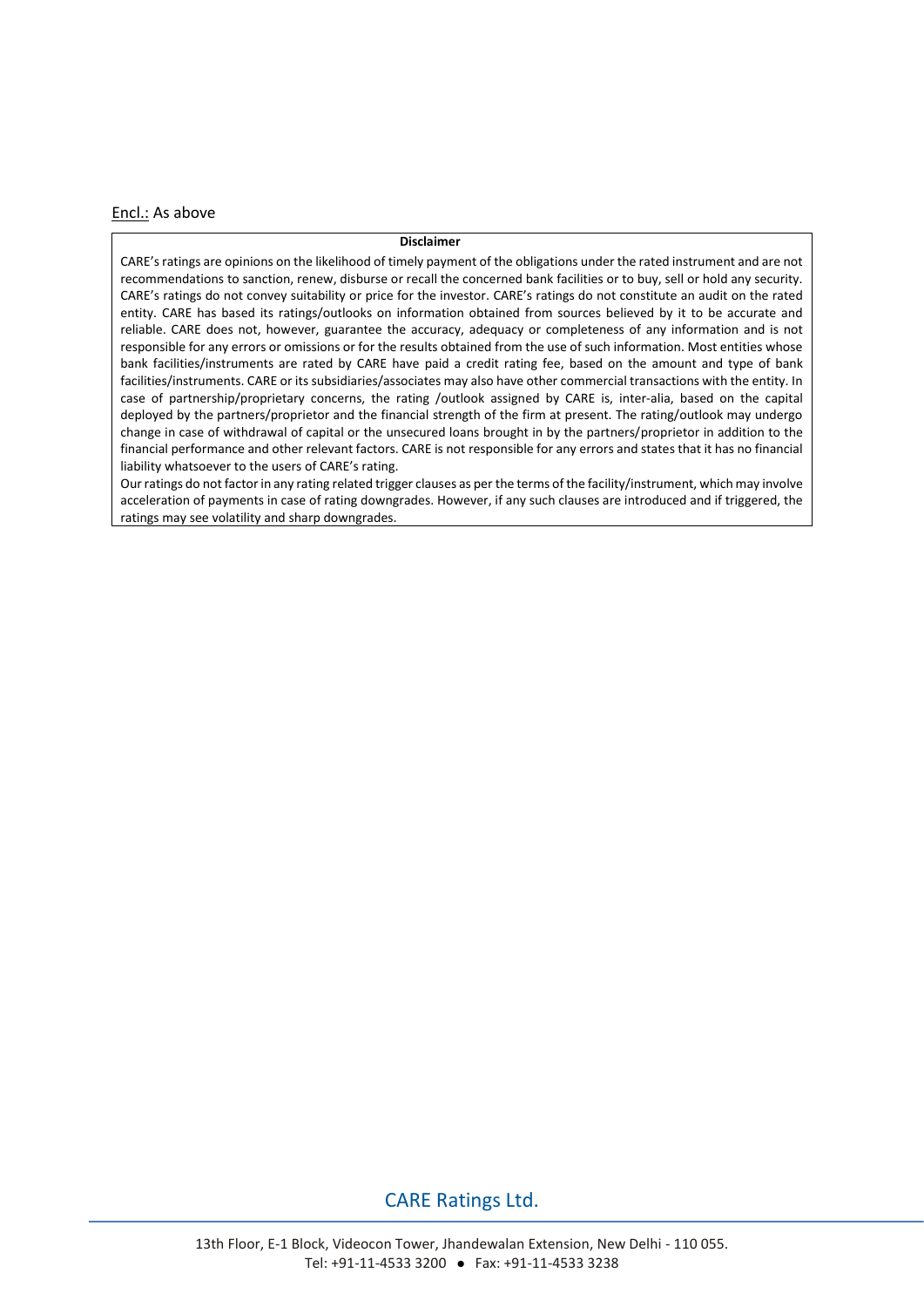# **Annexure - II Press Release Emaar India Limited**

#### **Rating**

| <b>Facilities/Instruments</b>      | <b>Amount</b><br>(Rs. crore)                                          | <b>Ratings</b>                                          | <b>Rating Action</b> |
|------------------------------------|-----------------------------------------------------------------------|---------------------------------------------------------|----------------------|
| Non Convertible Debentures         | 2,260.00                                                              | CARE BB+; Stable<br>(Double B Plus; Outlook:<br>Stable) | Reaffirmed           |
| <b>Total Long Term Instruments</b> | 2,260.00<br>(Rs. Two Thousand Two<br><b>Hundred Sixty Crore Only)</b> |                                                         |                      |

*Details of instruments/facilities in Annexure-1*

## *Detailed Rationale and key rating drivers*

*The rating is primarily constrained by weak financial risk profile marked by continuing losses, significant amount of contingent liabilities, stretched liquidity position coupled with subdued demand scenario in the real estate industry.*

*The rating, however, draw comfort from experienced promoters, long track record of operations and established brand in the National Capital Region (NCR).*

#### **Key Rating Sensitivity**

#### **Positive Factors**

- $\triangleright$  Improvement in the financial performance with profits at PAT level as well as positive net worth.
- $\triangleright$  Ability to meet debt servicing obligations without reliance on refinancing of bank loans.

#### *Negative Factors*

- $\triangleright$  Lower than envisaged financial support from Emaar group.
- ➢ Continued losses at PAT level combined with negative net worth.
- ➢ Continued dependence on refinancing for meeting debt service obligations.

#### **Detailed description of the key rating drivers**

#### **Key Rating Weaknesses**

#### *Subdued financial performance*

The overall financial risk profile of EIL continues to remain weak, mainly on account of elevated debt levels, negative networth and continuous post-tax losses. During FY20, the company incurred total loss of Rs. 136 Cr (FY19: Rs.394 Cr). The losses were mainly due to cost-overrun in the earlier projects along with delayed compensation being paid to customer along with high interest cost due to elevated debt levels. Further, as on March 31, 2020, the capital structure of group is marked by negative net-worth of Rs. 3088.77 Cr and high debt of Rs. 6,496 Cr. The negative net-worth of is mainly on account of reversal of capital reserves as an effect of demerger of Rs 2,648 crore, reduction of retained earnings due to applicability of IndAS-115 by Rs. 1,440 Cr and continued losses incurred during the year FY20 of Rs. 136 Cr. However, comfort is derived from the fact that majority of debt in EIL is backed by SBLC/ corporate guarantee of Emaar Properties PJSC, Dubai.

#### *Significant amount of contingent liabilities*

The company is exposed to significant amount of contingent liabilities on account of multiple on-going litigations. Prominent of these matters include FEMA contravention involving an amount of Rs.8,600 cr, disputes with Andhra Pradesh Industrial Infrastructure Corporation (APIIC), Delhi Development Authority (DDA) as well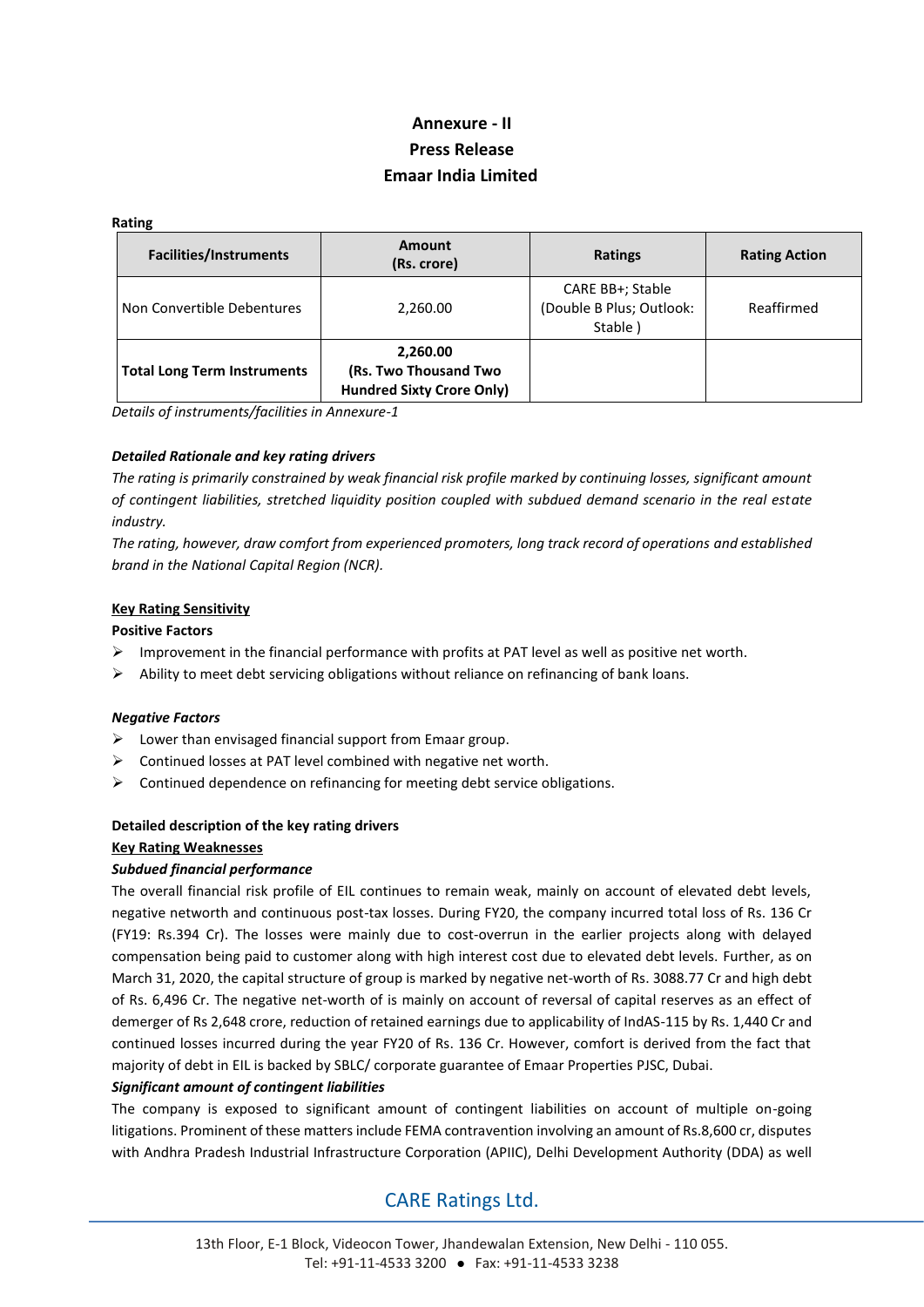as Ahluwalia Contractors (India) Ltd. Any unfavourable outcome on these contingent will further impact the financial risk profile adversely.

#### *Liquidity: Stretched*

EIL has committed receivables (excluding unsold inventory) of Rs. 1,473 cr as on Dec 31, 2020 as against pending cost of Rs. 1,828 cr to be incurred towards project completions along with outstanding debt of Rs.6496cr as on March 31, 2020. Apart from this the company NCD are due for repayment in May'2022 along with the deferred interest since FY14, thereby necessitating the need for compulsory refinancing of these NCD's. Further the company has other borrowing from bank/FI, with repayment of Rs.694cr due in FY21 as compared to collection of Rs.563cr during 9MFY21, thereby further requiring continued refinancing of other liabilities and reliance on the support from parent company to manage the liquidity position. The average working capital utilization stood at 71% during past 11 month period ended Nov-20. The company has not availed the moratorium offered by the banks in line with the RBI guidelines in wake of Covid-19 pandemic. The Company has received approval from the debenture holders wherein interest payment (coupon) due from October 01, 2014 to May 20, 2022 will be paid on May 20, 2022. The NCD has been subscribed by Emaar Dubai and the same have been rolled over on earlier due date of Dec 31, 2019 to May 20, 2022.

#### *Subdued demand scenario in real estate industry*

With the on-going economic conditions, the real estate industry is currently facing issues on many fronts, including subdued demand, curtailed funding options, rising costs, restricted supply due to delays in approvals, etc. thereby resulting in stress on cash flows of developers. The industry has seen low demand in the recent past, primarily due to factors like sustained high level of inflation leading to high interest rates and adverse impact on the buying power and affordability for the consumers. Further, onset of Covid-19 pandemic also affected the purchasing power of the consumers. The industry also faces the risk of homebuyers approaching National Company Law Tribunal (NCLT), as has been the situation with EIL in the past, when the NCLT admitted a petition against EIL (erstwhile EMLL) from a homebuyer seeking a refund along with interest for delays in delivery of booked unit. However, the insolvency proceedings have been set aside post the Supreme Court of India's judgement in March 2019. Further, with the Supreme Court judgement dated 9 August 2019 and the amendment to the Insolvency and Bankruptcy code in Dec'19 (requiring minimum of 100 home buyers or 10% of allottees to approach the NCLT against any company), provides further safeguards to builders, which make it difficult for speculative homebuyers to initiate insolvency proceedings against errant builders.

#### **Key Rating Strengths**

#### *Increase in shareholding of Emaar Properties PJSC, leading to improved operational performance*

Post demerger of EIL with MGF group effected in FY19, the Emaar group has increased its stake in EIL by converting its CCDs of Rs.250 Cr into equity shares thereby increasing its stake to 70.12% as on March 31, 2020. Further in FY20, Emaar PJSC has infused Rs.400 Cr in the form of NCDs. Emaar group is gradually increasing its stake in EIL as it has been further increased to 77% as on September 30, 2020. Therefore, the company is now being managed by Emaar group only.

EIL's board is controlled by Emaar and the latter monitors EIL's overall treasury and operations on an ongoing basis. As per Emaar's 3Q20 investor presentation, EIL accounts around 27% of the gross asset book value and around 21% of the gross asset fair value of Emaar.

Post the take-over of operations by Emaar group, the project progress has also been satisfactory. This is reflected by the fact that the ongoing 53 projects of the company are now at an advanced stage of execution with about 87% of the total saleable area already being sold till Dec 31, 2020 for total sale value of Rs.17,571 Cr. Out of the total sale value, ~92% of the amount has already been realized and remaining Rs.1,473 Cr stood as advance receivables as on Dec 31, 2020. Furthermore, during the last 12 months ended Dec 2020, the company has been able to maintain healthy momentum of collections of Rs.68.24 Cr per month on an average.

#### *Strong promoter group with vast experience in real estate sector*

Emaar Properties PJSC has formally taken over control of the management of the company on May 23, 2016, and henceforth, playing an active role in the decisions of the company. Post demerger effected in FY19, the stake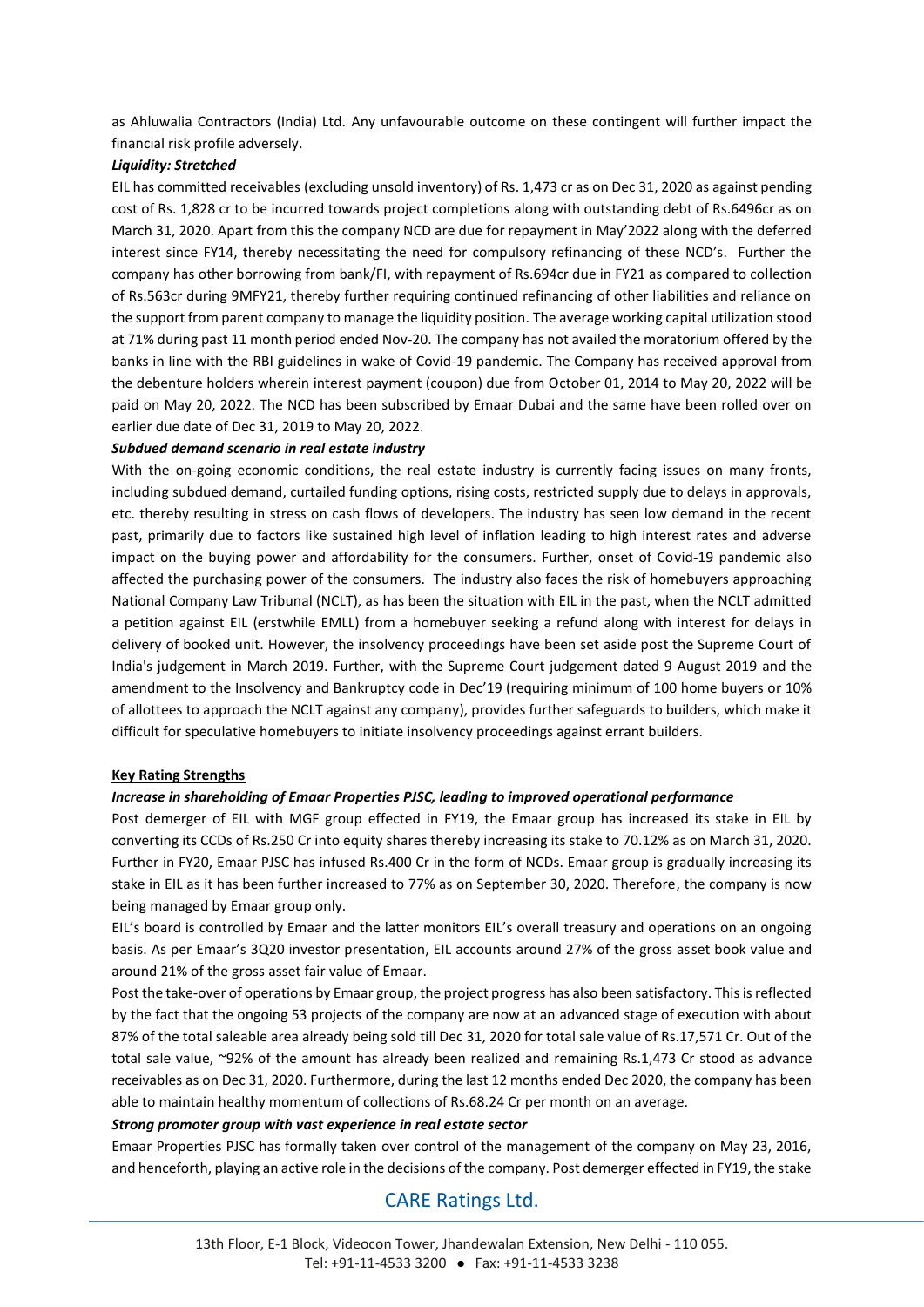of Emaar group has increased to 77% as on September 30, 2020. Mr Jamal Majed Khalfan Bin Theniyah is Chairman of Emaar Properties PJSC.

Promoted by Government of Dubai, Emaar PJSC is a public limited company and has presence in hospitality, education, healthcare and finance with operations in 14 countries. It has developed approximately 1330 million square feet of real estate across residential, commercial and other segments. The parent company has extended support to EIL and in the past, EIL has raised funds secured by the SBLC and letter of guarantee from Emaar PJSC, Dubai for the purpose of expediting their current projects under construction, replace some of its existing high cost borrowings, clear vendor/contractor and EDC/IDC (External Development Charges/ Internal Development Charges) dues etc.

#### **Analytical approach:** Consolidated

CARE has taken consolidated approach for the ratings of EIL. The group along with its subsidiaries and joint ventures is engaged in the business of real estate development including residential and commercial projects and is controlled and managed by common management, the details of which is attached as **Annexure A.**

#### **Applicable Criteria**

**[Criteria on assigning 'outlook' and 'credit watch' to C](https://www.careratings.com/pdf/resources/Rating%20Outlook%20and%20credit%20watch%20_30May%202020.pdf)redit Ratings [CARE's Policy on Default Recognition](https://www.careratings.com/pdf/resources/CARE) [CARE's methodology for Real](https://www.careratings.com/upload/NewsFiles/GetRated/Rating%20methodology%20for%20Real%20Estate%20Sector_%20Feb2020.pdf) Estate Sector [Rating Methodology: Consolidation](https://www.careratings.com/upload/NewsFiles/GetRated/Rating%20Methodology%20-%20Consolidation-Oct%2020.pdf) [Liquidity Analysis of Non-Financial Sector Entities](https://www.careratings.com/pdf/resources/Liquidity%20Analysis%20of%20Non-Financial%20Sector%20entities_May2020.pdf)  Financial ratios – [Non-Financial Sector](https://www.careratings.com/pdf/resources/Financial%20ratios%20-%20Non%20Financial%20Sector-Mar%2021.pdf)**

#### **About the Company**

Emaar India Limited (erstwhile Emaar MGF Land Limited) was incorporated in 2005 as a joint venture between Dubai-based Emaar Properties PJSC (Emaar PJSC) and MGF Group (MGF), India. Later pursuant to the demerger of the group, the Emaar group now holds 77% in the EIL.

Promoted by Government of Dubai, Emaar PJSC is a public limited company listed in Dubai and has presence in hospitality, education, healthcare & finance with operations in 14 countries. EIL is focusing on the development of residential projects in Gurugram, Haryana and elsewhere in Delhi/NCR, Mohali, Chennai and other key Indian cities. The Company is presently developing 53 projects with most of the projects being at advanced stage of execution. Most of these projects are in various stages of development and are proposed to be completed in phases over the next 18 to 24 months.

EIL is a real estate developer with pan-India presence (major focus being in Northern India, especially NCR) and operations spanning across residential, commercial, retail and hospitality sectors.

|                                     |             | (Rs. In crore) |  |
|-------------------------------------|-------------|----------------|--|
| <b>Brief Financials (Rs. crore)</b> | <b>FY19</b> | <b>FY20</b>    |  |
|                                     | A           |                |  |
| Total operating income              | 2452.02     | 3487.75        |  |
| PBILDT                              | 99.16       | 161.74         |  |
| <b>PAT</b>                          | $-394.29$   | $-135.88$      |  |
| Overall gearing (times)             | $-2.02$     | $-2.10$        |  |
| Interest coverage (times)           | 0.19        | 0.24           |  |

*A-Audited*

#### **Status of non-cooperation with previous CRA:** Not Applicable

**Any other information:** Not Applicable

**Rating History (Last three years):** Please refer Annexure-2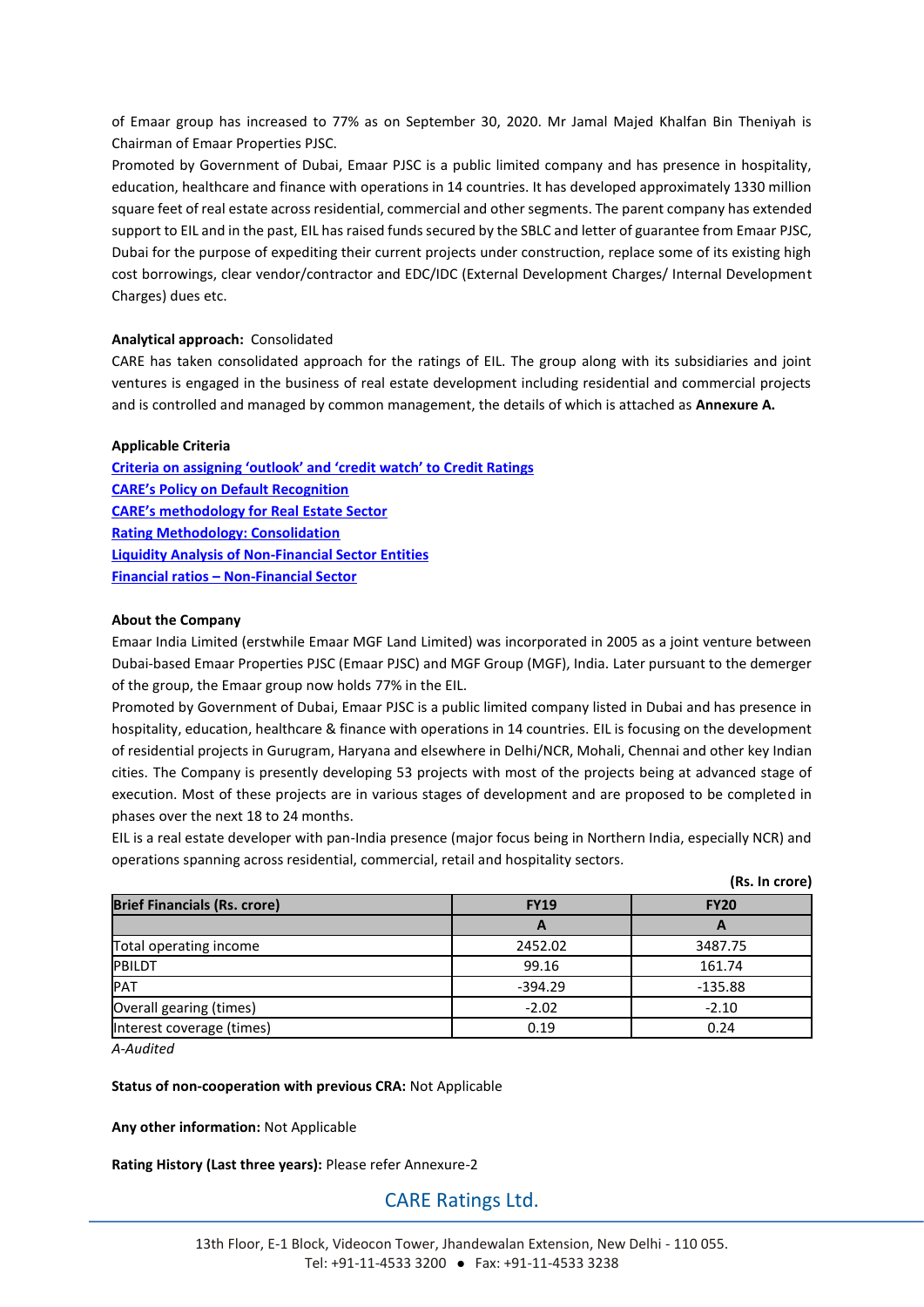## **Annexure A**

## **List of subsidiaries included in the consolidated financial statements.**

| S.NO           | <b>COMPANY NAME</b>                | <b>Subsidiary</b> | % OF SHARES HELD |
|----------------|------------------------------------|-------------------|------------------|
| $\mathbf{1}$   | Abbey Properties Pvt Ltd           | Subsidiary        | 100              |
| $\overline{2}$ | Abbot Builders Pvt ltd             | Subsidiary        | 100              |
| 3              | Abhinav Projects Pvt Ltd           | Subsidiary        | 100              |
| 4              | Abyss Properties Pvt Ltd           | Subsidiary        | 100              |
| 5              | <b>Accession Buildwell Pvt Ltd</b> | Subsidiary        | 100              |
| 6              | Accordion Buildwell Pvt Ltd        | Subsidiary        | 100              |
| $\overline{7}$ | Achates Buildcon Pvt Ltd           | Subsidiary        | 100              |
| 8              | Acorn Buildmart Pvt Ltd            | Subsidiary        | 100              |
| 9              | Acorn Developers Pvt Ltd           | Subsidiary        | 100              |
| 10             | <b>Active Promoters Pvt LTd</b>    | Subsidiary        | 100              |
| 11             | Active Securities LTd              | Subsidiary        | 100              |
| 12             | Acutech Estate Pvt Ltd             | Subsidiary        | 100              |
| 13             | Adze Properties Pvt ltd            | Subsidiary        | 100              |
| 14             | Allied Realty Pvt Ltd              | Subsidiary        | 100              |
| 15             | Alpine Buildcon Pvt Ltd            | Subsidiary        | 100              |
| 16             | Amar Gyan Developments Pvt Ltd     | Subsidiary        | 100              |
| 17             | Amardeep Buildcon Pvt Ltd          | Subsidiary        | 100              |
| 18             | Aparajit Promoters Pvt LTd         | Subsidiary        | 100              |
| 19             | Archit Promoters Pvt LTd           | Subsidiary        | 100              |
| 20             | Ardor conbuild Pvt Ltd             | Subsidiary        | 100              |
| 21             | Arma Buildmore Pvt Ltd             | Subsidiary        | 100              |
| 22             | Arman Promoters Pvt LTd            | Subsidiary        | 100              |
| 23             | Armour Properties Pvt Ltd          | Subsidiary        | 100              |
| 24             | Ashirwad Conbuild Pvt Ltd          | Subsidiary        | 100              |
| 25             | Auspicious Realtors Pvt Ltd        | Subsidiary        | 100              |
| 26             | Authentic Properties Pvt Ltd       | Subsidiary        | 100              |
| 27             | <b>Bailiwick Builders Pvt Ltd</b>  | Subsidiary        | 100              |
| 28             | Balalaika Builders Pvt Ltd         | Subsidiary        | 100              |
| 29             | Ballad conbuild Pvt Ltd            | Subsidiary        | 100              |
| 30             | Bhavishya Buildcon Pvt Ltd         | Subsidiary        | 100              |
| 31             | Bhavya conbuild Pvt Ltd            | Subsidiary        | 100              |
| 32             | Bhumika Promoters Pvt LTd          | Subsidiary        | 100              |
| 33             | Brijbasi Projects Pvt Ltd          | Subsidiary        | 100              |
| 34             | Brilliant Buildtech Pvt Ltd        | Subsidiary        | 100              |
| 35             | Camallia Properties Pvt.Ltd        | Subsidiary        | 100              |
| 36             | Camaredei Properties Pvt.Ltd       | Subsidiary        | 100              |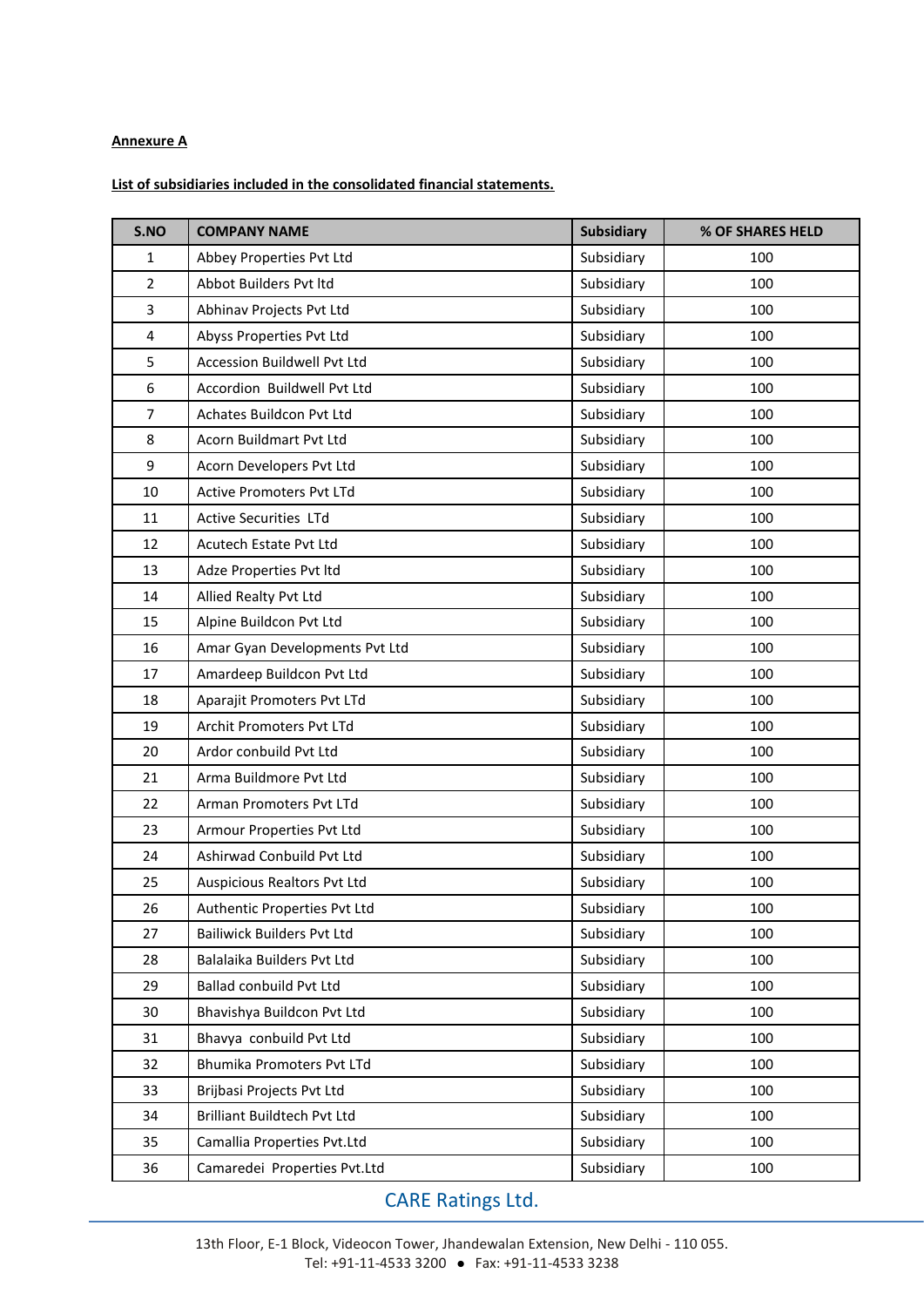| 37 | Capex Projects Pvt Ltd                     | Subsidiary | 100   |
|----|--------------------------------------------|------------|-------|
| 38 | Casing Properties Pvt.Ltd                  | Subsidiary | 100   |
| 39 | Cats Eye Properties Pvt.Ltd                | Subsidiary | 100   |
| 40 | Charbhuja Properties Pvt.Ltd               | Subsidiary | 100   |
| 41 | <b>Charismatic Realtors Pvt Ltd</b>        | Subsidiary | 100   |
| 42 | Chintz Conbuild Pvt Ltd                    | Subsidiary | 100   |
| 43 | Chirayu Buildtech Pvt Ltd                  | Subsidiary | 100   |
| 44 | Choir Developers Pvt Ltd                   | Subsidiary | 100   |
| 45 | Chum Properties Pvt.Ltd                    | Subsidiary | 100   |
| 46 | Compact Projects Pvt Ltd                   | Subsidiary | 100   |
| 47 | Consummate Properties Pvt.Ltd              | Subsidiary | 100   |
| 48 | Crock Buildwell Pvt Ltd                    | Subsidiary | 100   |
| 49 | Crocus Builders Pvt Ltd                    | Subsidiary | 100   |
| 50 | Crony Builders Pvt Ltd                     | Subsidiary | 100   |
| 51 | Deep Jyoti Projects Pvt Ltd                | Subsidiary | 100   |
| 52 | Divit Estates Pvt Ltd                      | Subsidiary | 100   |
| 53 | Dove Promoters Pvt LTd                     | Subsidiary | 100   |
| 54 | Ducat Builders Pvt Ltd                     | Subsidiary | 100   |
| 55 | Dumdum Builders Pvt Ltd                    | Subsidiary | 100   |
| 56 | Ecru Builders Pvt Ltd                      | Subsidiary | 100   |
| 57 | Edenic Propbuild Pvt Ltd                   | Subsidiary | 100   |
| 58 | Edit Estates Pvt Ltd                       | Subsidiary | 100   |
| 59 | <b>Educt Propbuild Pvt Ltd</b>             | Subsidiary | 100   |
| 60 | Elan Conbuild Pvt Ltd                      | Subsidiary | 100   |
| 61 | Elegant Propbuild Pvt Ltd                  | Subsidiary | 100   |
| 62 | Elite Conbuild Pvt Ltd                     | Subsidiary | 100   |
| 63 | Emaar India Community Management Pvt. Ltd. | Subsidiary | 100   |
| 64 | <b>Emaar MGF Construction Pvt Ltd</b>      | Subsidiary | 60.11 |
| 65 | Eminence Conbuild Pvt Ltd                  | Subsidiary | 100   |
| 66 | Enamel Propbuild Pvt Ltd                   | Subsidiary | 100   |
| 67 | Enigma Properties Pvt.Ltd                  | Subsidiary | 100   |
| 68 | Epitcome Propbuild Pvt Ltd                 | Subsidiary | 100   |
| 69 | Eternal Buildtech Pvt Ltd                  | Subsidiary | 100   |
| 70 | Ethnic Properties Pvt.Ltd                  | Subsidiary | 100   |
| 71 | <b>Everwel Estates Pvt Ltd</b>             | Subsidiary | 100   |
| 72 | <b>Extremity Conbuild Pvt Ltd</b>          | Subsidiary | 100   |
| 73 | FAble Conbuild Pvt Ltd                     | Subsidiary | 100   |
| 74 | Façade Conbuild Pvt Ltd                    | Subsidiary | 100   |
| 75 | Facet Estates Pvt Ltd                      | Subsidiary | 100   |
| 76 | Flick Propbuild Pvt Ltd                    | Subsidiary | 100   |
| 77 | Fling Propbuild Pvt Ltd                    | Subsidiary | 100   |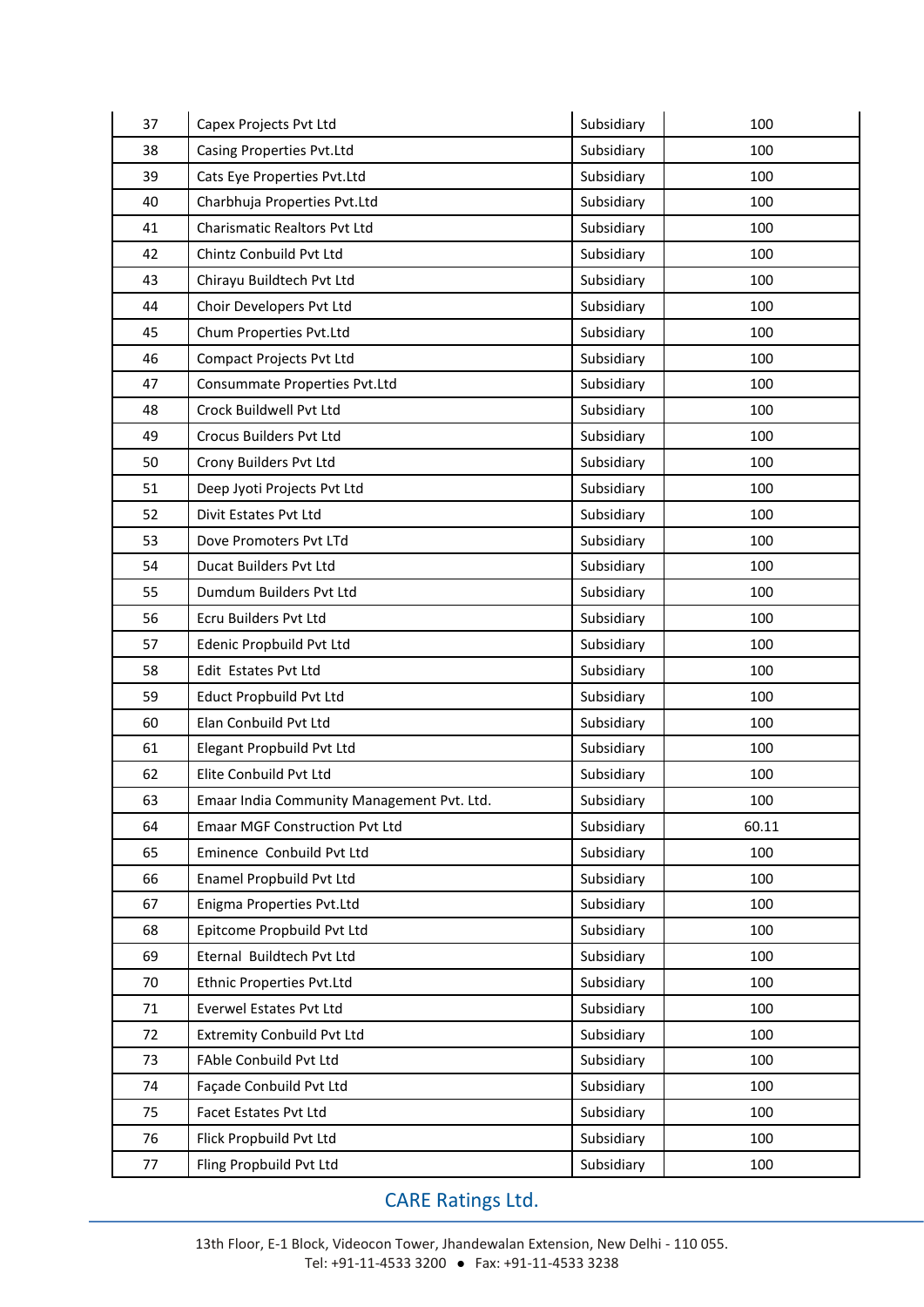| 78  | Flip Propbuild Pvt Ltd       | Subsidiary | 100 |
|-----|------------------------------|------------|-----|
| 79  | Floret Propbuild Pvt Ltd     | Subsidiary | 100 |
| 80  | Flotilla Propbuild Pvt Ltd   | Subsidiary | 100 |
| 81  | Flounce Propbuild Pvt Ltd    | Subsidiary | 100 |
| 82  | Flue Propbuild Pvt Ltd       | Subsidiary | 100 |
| 83  | Fluff Propbuild Pvt Ltd      | Subsidiary | 100 |
| 84  | Fluke Propbuild Pvt Ltd      | Subsidiary | 100 |
| 85  | Foal Propbuild Pvt Ltd       | Subsidiary | 100 |
| 86  | Fondant Propbuild Pvt Ltd    | Subsidiary | 100 |
| 87  | Foray Propbuild Pvt Ltd      | Subsidiary | 100 |
| 88  | Forsythia Propbuild Pvt Ltd  | Subsidiary | 100 |
| 89  | Forth Propbuild Pvt Ltd      | Subsidiary | 100 |
| 90  | Fount Propbuild Pvt Ltd      | Subsidiary | 100 |
| 91  | Foyer Propbuild Pvt Ltd      | Subsidiary | 100 |
| 92  | Fray Propbuild Pvt Ltd       | Subsidiary | 100 |
| 93  | Frieze Propbuild Pvt Ltd     | Subsidiary | 100 |
| 94  | Frisson Propbuild Pvt Ltd    | Subsidiary | 100 |
| 95  | Frond Propbuild Pvt Ltd      | Subsidiary | 100 |
| 96  | Futuristic Buildwell Pvt Ltd | Subsidiary | 100 |
| 97  | Gable Propbuild Pvt Ltd      | Subsidiary | 100 |
| 98  | Gadget Propbuild Pvt Ltd     | Subsidiary | 100 |
| 99  | Gaff Propbuild Pvt Ltd       | Subsidiary | 100 |
| 100 | Gaiety Propbuild Pvt Ltd     | Subsidiary | 100 |
| 101 | Galleon Propbuild Pvt Ltd    | Subsidiary | 100 |
| 102 | Gallery Propbuild Pvt Ltd    | Subsidiary | 100 |
| 103 | Gallium Propbuild Pvt Ltd    | Subsidiary | 100 |
| 104 | Gambit Propbuild Pvt Ltd     | Subsidiary | 100 |
| 105 | Gamete Propbuild Pvt Ltd     | Subsidiary | 100 |
| 106 | Gamut Propbuild Pvt Ltd      | Subsidiary | 100 |
| 107 | Garland Estates Pvt Ltd      | Subsidiary | 100 |
| 108 | Garnet Propbuild Pvt Ltd     | Subsidiary | 100 |
| 109 | Garuda Propbuild Pvt Ltd     | Subsidiary | 100 |
| 110 | Gateau Propbuild Pvt Ltd     | Subsidiary | 100 |
| 111 | Gaucho Propbuild Pvt Ltd     | Subsidiary | 100 |
| 112 | Gauge Propbuild Pvt Ltd      | Subsidiary | 100 |
| 113 | Gauntlet Propbuild Pvt Ltd   | Subsidiary | 100 |
| 114 | Gavel Properties Pvt Ltd     | Subsidiary | 100 |
| 115 | Gems Buildcon Pvt Ltd        | Subsidiary | 100 |
| 116 | Gentry Propbuild Pvt Ltd     | Subsidiary | 100 |
| 117 | Geodesy Propbuild Pvt Ltd    | Subsidiary | 100 |
| 118 | Gerne Propbuild Pvt Ltd      | Subsidiary | 100 |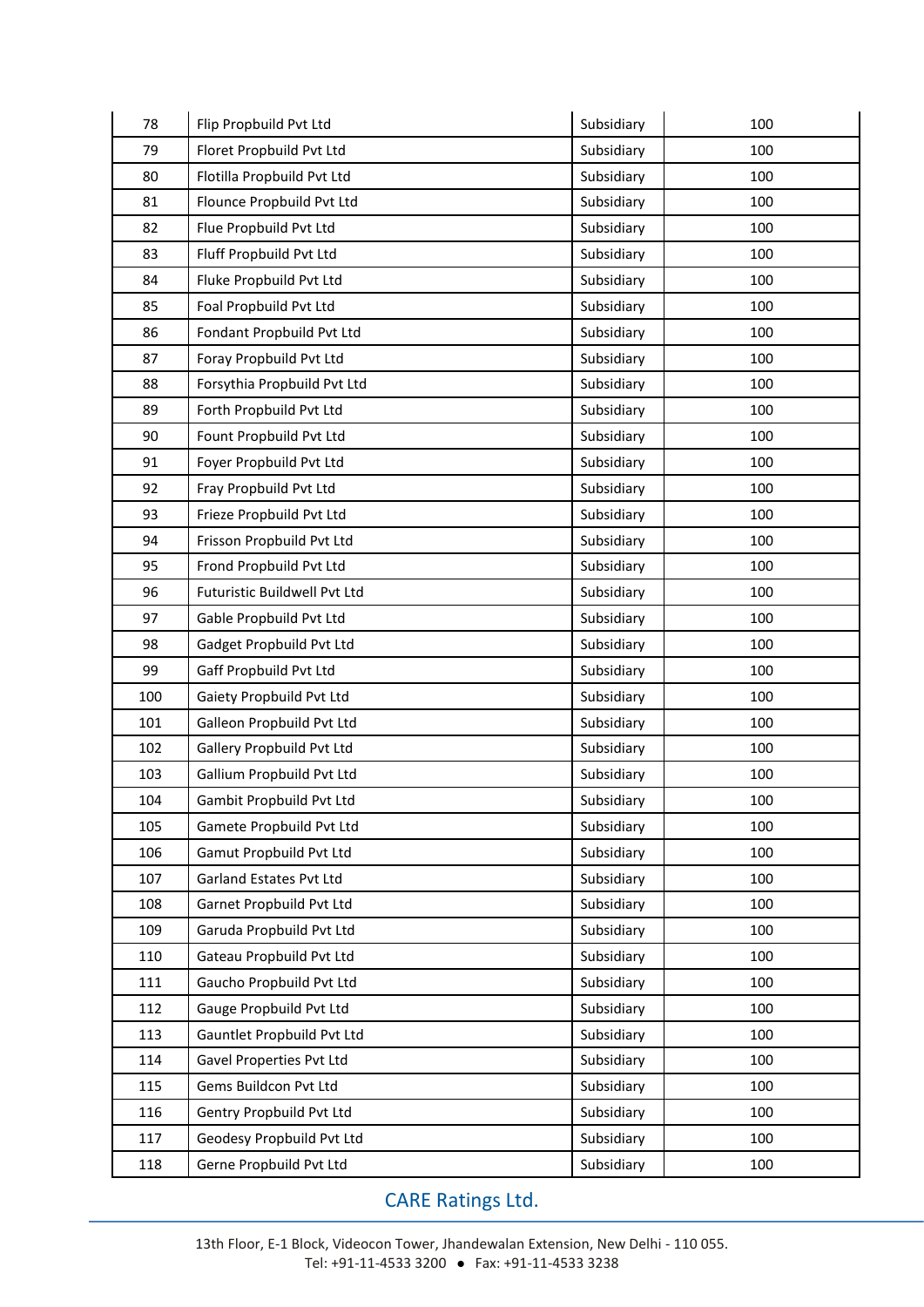| 119 | Gibbon Propbuild Pvt Ltd           | Subsidiary | 100 |
|-----|------------------------------------|------------|-----|
| 120 | Girder Propbuild Pvt Ltd           | Subsidiary | 100 |
| 121 | Glade Propbuild Pvt Ltd            | Subsidiary | 100 |
| 122 | Glaze Estates Pvt Ltd              | Subsidiary | 100 |
| 123 | Glen Propbuild Pvt Ltd             | Subsidiary | 100 |
| 124 | Glen Propbuild Pvt Ltd-Singapore   | Subsidiary | 100 |
| 125 | Glitz Propbuild Pvt Ltd            | Subsidiary | 100 |
| 126 | Globule Propbuild Pvt Ltd          | Subsidiary | 100 |
| 127 | Gloss Propbuild Pvt Ltd            | Subsidiary | 100 |
| 128 | Glove Propbuild Pvt Ltd            | Subsidiary | 100 |
| 129 | Godawari Buildwell Pvt Ltd         | Subsidiary | 100 |
| 130 | Golliwog Propbuild Pvt Ltd         | Subsidiary | 100 |
| 131 | Gracious Technobuild Pvt Ltd       | Subsidiary | 100 |
| 132 | Grail Propbuild Pvt Ltd            | Subsidiary | 100 |
| 133 | Grampus Propbuild Pvt Ltd          | Subsidiary | 100 |
| 134 | Granar Propbuild Pvt Ltd           | Subsidiary | 100 |
| 135 | Grange Propbuild Pvt Ltd           | Subsidiary | 100 |
| 136 | Granule Propbuild Pvt Ltd          | Subsidiary | 100 |
| 137 | <b>Grassroot Promoters Pvt Ltd</b> | Subsidiary | 100 |
| 138 | Gravel Propbuild Pvt Ltd           | Subsidiary | 100 |
| 139 | Grdient Developers Pvt Ltd         | Subsidiary | 100 |
| 140 | Grebe Propbuild Pvt Ltd            | Subsidiary | 100 |
| 141 | Griddle Propbuild Pvt Ltd          | Subsidiary | 100 |
| 142 | Grog Propbuild Pvt Ltd             | Subsidiary | 100 |
| 143 | Grove Propbuild Pvt Ltd            | Subsidiary | 100 |
| 144 | Grunge Propbuild Pvt Ltd           | Subsidiary | 100 |
| 145 | Guffaw Propbuild Pvt Ltd           | Subsidiary | 100 |
| 146 | Gull Propbuild Pvt Ltd             | Subsidiary | 100 |
| 147 | Gurkul Promoters Pvt Ltd           | Subsidiary | 100 |
| 148 | Guru Rakha Properties Pvt Ltd      | Subsidiary | 100 |
| 149 | <b>Gurukul Promoters Pvt Ltd</b>   | Subsidiary | 100 |
| 150 | Gyan Jyoti Estates Pvt Ltd         | Subsidiary | 100 |
| 151 | Gyan Kunj construction Pvt Ltd     | Subsidiary | 100 |
| 152 | Gyan Kunj Estates Pvt Ltd          | Subsidiary | 100 |
| 153 | Haddock Propbuild Pvt Ltd          | Subsidiary | 100 |
| 154 | Haft Propbuild Pvt Ltd             | Subsidiary | 100 |
| 155 | Hake Developers Pvt Ltd            | Subsidiary | 100 |
| 156 | Halibut Developers Pvt Ltd         | Subsidiary | 100 |
| 157 | Hamlet Buildwell Pvt Ltd           | Subsidiary | 100 |
| 158 | Hammock Buildwell Pvt Ltd          | Subsidiary | 100 |
| 159 | Hartej Estates Pvt Ltd             | Subsidiary | 100 |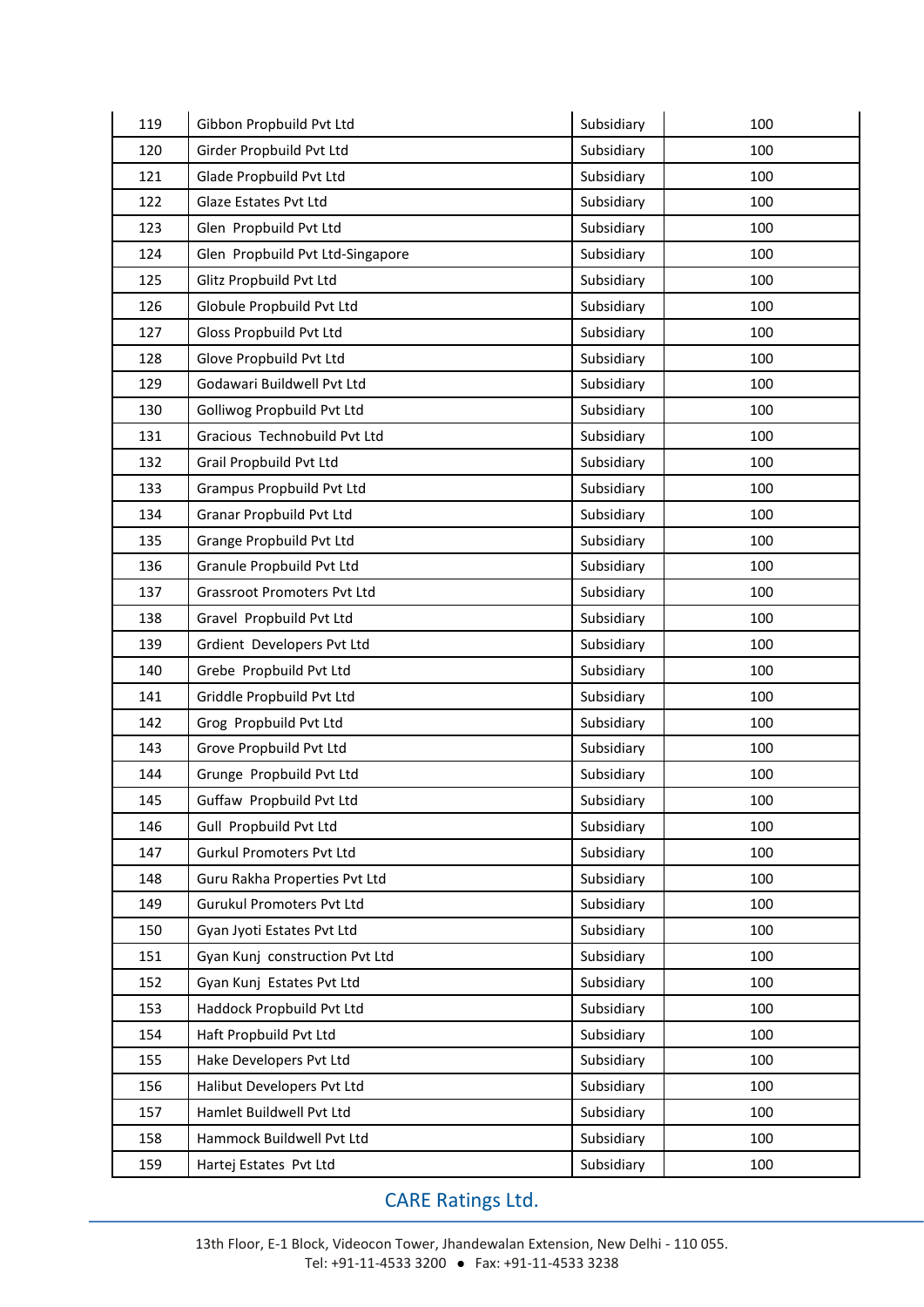| 160 | Hope Promoters Pvt Ltd           | Subsidiary | 100 |
|-----|----------------------------------|------------|-----|
| 161 | Immense Realtors Pvt Ltd         | Subsidiary | 100 |
| 162 | Jamb Propbuild Pvt Ltd           | Subsidiary | 100 |
| 163 | Janitor Propbuild Pvt Ltd        | Subsidiary | 100 |
| 164 | Jasper Propbuild Pvt Ltd         | Subsidiary | 100 |
| 165 | Jaunt Propbuild Pvt Ltd          | Subsidiary | 100 |
| 166 | Jay Propbuild Pvt Ltd            | Subsidiary | 100 |
| 167 | Jemmy Propbuild Pvt Ltd          | Subsidiary | 100 |
| 168 | Jerkin Propbuild Pvt Ltd         | Subsidiary | 100 |
| 169 | Jetty Propbuild Pvt Ltd          | Subsidiary | 100 |
| 170 | Jig Propbuild Pvt Ltd            | Subsidiary | 100 |
| 171 | Jive Propbuild Pvt Ltd           | Subsidiary | 100 |
| 172 | Juhi Promoters Pvt Ltd           | Subsidiary | 100 |
| 173 | Kamdhenu Projects Pvt ltd        | Subsidiary | 100 |
| 174 | Kartikay Buildwell Pvt Ltd       | Subsidiary | 100 |
| 175 | Kayak Propbuild Pvt Ltd          | Subsidiary | 100 |
| 176 | Kedge Propbuild Pvt Ltd          | Subsidiary | 100 |
| 177 | Kestrel Propbuild Pvt Ltd        | Subsidiary | 100 |
| 178 | Kismet Propbuild Pvt Ltd         | Subsidiary | 100 |
| 179 | Knoll Propbuild Pvt Ltd          | Subsidiary | 100 |
| 180 | Kudos Propbuild Pvt Ltd          | Subsidiary | 100 |
| 181 | Ladle Propbuild Pvt Ltd          | Subsidiary | 100 |
| 182 | Lavish Propbuild Pvt Ltd         | Subsidiary | 100 |
| 183 | Legend Buildcon Pvt Ltd          | Subsidiary | 100 |
| 184 | Legend Buildwell Pvt Ltd         | Subsidiary | 100 |
| 185 | Logical Developers Pvt Ltd       | Subsidiary | 100 |
| 186 | Logical Estates Pvt Ltd          | Subsidiary | 100 |
| 187 | Lotus Technobuild Pvt Ltd        | Subsidiary | 100 |
| 188 | Maestro Estates Pvt Ltd          | Subsidiary | 100 |
| 189 | Mahonia Estates Pvt Ltd          | Subsidiary | 100 |
| 190 | Mansarover Projects Pvt Ltd      | Subsidiary | 100 |
| 191 | Markwel Promoters Pvt Ltd        | Subsidiary | 100 |
| 192 | Milky Way Realtors Pvt Ltd       | Subsidiary | 100 |
| 193 | Modular Estates Pvt Ltd          | Subsidiary | 100 |
| 194 | Monarch Buildcon Pvt Ltd         | Subsidiary | 100 |
| 195 | Monga Properties Pvt Ltd         | Subsidiary | 100 |
| 196 | Multitude Infrastructure Pvt Ltd | Subsidiary | 100 |
| 197 | Naam Promoters Pvt Ltd           | Subsidiary | 100 |
| 198 | Nandita Promoters Pvt LTd        | Subsidiary | 100 |
| 199 | Navrattan Buildcon Pvt Ltd       | Subsidiary | 100 |
| 200 | Nayas Projects Pvt Ltd           | Subsidiary | 100 |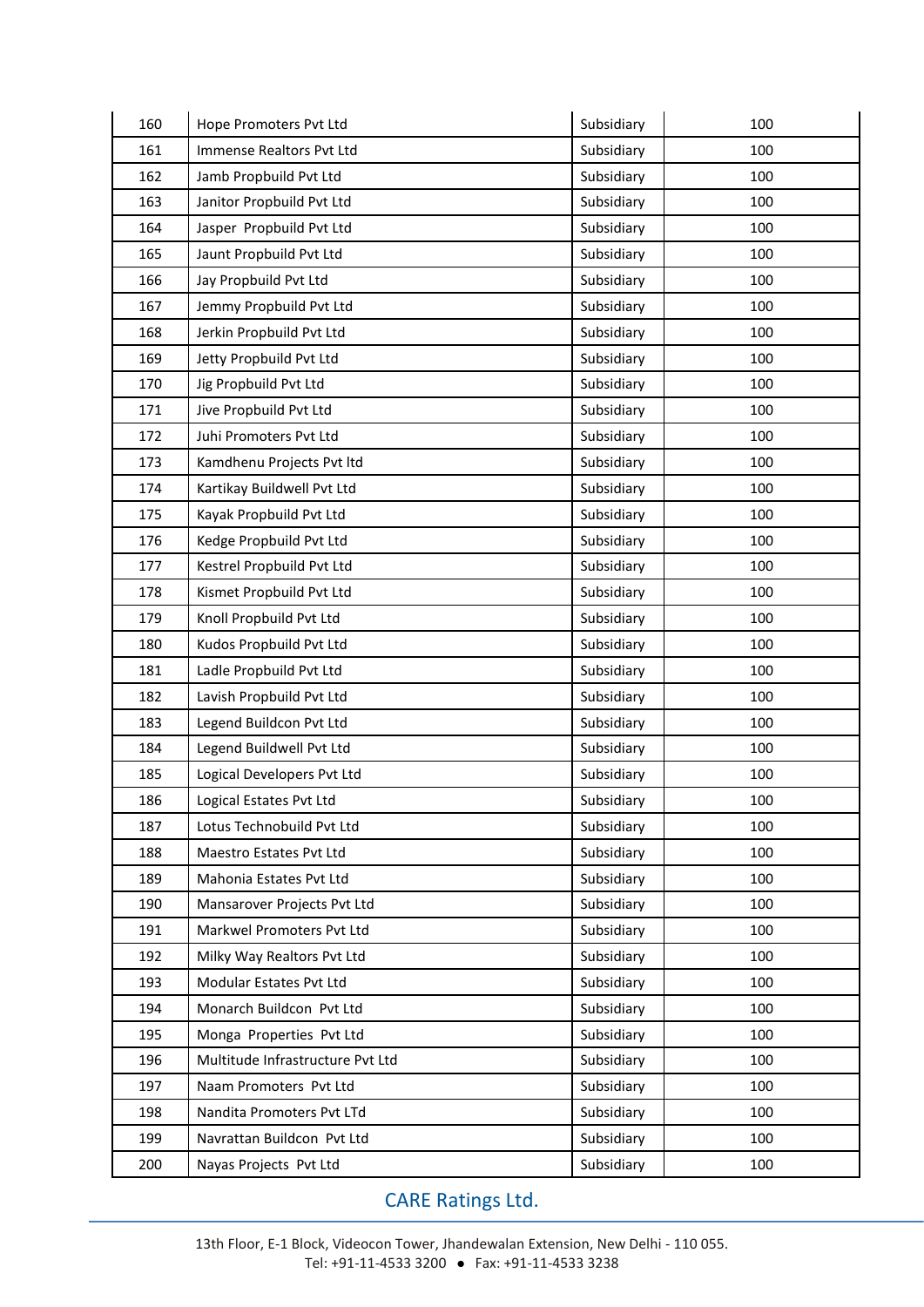| 201 | Nettle Propbuild Pvt Ltd         | Subsidiary | 100 |
|-----|----------------------------------|------------|-----|
| 202 | Newt Propbuild Pvt Ltd           | Subsidiary | 100 |
| 203 | Nipper Propbuild Pvt Ltd         | Subsidiary | 100 |
| 204 | Nishkarsh Estates Pvt Ltd        | Subsidiary | 100 |
| 205 | Notch Propbuild Pvt Ltd          | Subsidiary | 100 |
| 206 | Pansy buildcon Pvt Ltd           | Subsidiary | 100 |
| 207 | Paving Propbuild Pvt Ltd         | Subsidiary | 100 |
| 208 | Perch Conbuild Pvt Ltd           | Subsidiary | 100 |
| 209 | Perpetual Realtors Pvt Ltd       | Subsidiary | 100 |
| 210 | Pragya Buildcon Pvt Ltd          | Subsidiary | 100 |
| 211 | Pratham Promoters Pvt LTd        | Subsidiary | 100 |
| 212 | Pratiksha Buildcon Pvt Ltd       | Subsidiary | 100 |
| 213 | Prezzie Buildcon Pvt Ltd         | Subsidiary | 100 |
| 214 | Progeny Buildcon Pvt Ltd         | Subsidiary | 100 |
| 215 | Prosperous Buildcon Pvt Ltd      | Subsidiary | 100 |
| 216 | Prosperous constructions Pvt Ltd | Subsidiary | 100 |
| 217 | Pukhraj Realtors Pvt Ltd         | Subsidiary | 100 |
| 218 | Pulse Estates Pvt Ltd            | Subsidiary | 100 |
| 219 | Pushkar Projects Pvt Ltd         | Subsidiary | 100 |
| 220 | Raksha Buildtech Pvt Ltd         | Subsidiary | 100 |
| 221 | Ram Ban Projects Pvt Ltd         | Subsidiary | 100 |
| 222 | Rolex Estates Pvt Ltd            | Subsidiary | 100 |
| 223 | Rose gate Estates Pvt Ltd        | Subsidiary | 100 |
| 224 | Rudraksha Realtors Pvt Ltd       | Subsidiary | 100 |
| 225 | Sacred Estates Pvt Ltd           | Subsidiary | 100 |
| 226 | Sambhavee Projects Pvt Ltd       | Subsidiary | 100 |
| 227 | Sandesh Buildcon Pvt Ltd         | Subsidiary | 100 |
| 228 | Sankalp Buildtech Pvt Ltd        | Subsidiary | 100 |
| 229 | Sankalp Promoters Pvt Ltd        | Subsidiary | 100 |
| 230 | Sanskar Buildcon Pvt Ltd         | Subsidiary | 100 |
| 231 | Sanskar Buildwell Pvt Ltd        | Subsidiary | 100 |
| 232 | SanyuktaPromoters Pvt Ltd        | Subsidiary | 100 |
| 233 | Sarvodaya Buildcon Pvt Ltd       | Subsidiary | 100 |
| 234 | Savpriya Realtors Pvt Ltd        | Subsidiary | 100 |
| 235 | Seriel Buildtech Pvt Ltd         | Subsidiary | 100 |
| 236 | Sewak Devepolers Pvt Ltd         | Subsidiary | 100 |
| 237 | Sharyans Buildcon Pvt Ltd        | Subsidiary | 100 |
| 238 | Shaurya Propbuild Pvt Ltd        | Subsidiary | 100 |
| 239 | Shitij Buildcon Pvt Ltd          | Subsidiary | 100 |
| 240 | Shrestha Conbuild Pvt Ltd        | Subsidiary | 100 |
| 241 | Shrey Promoters Pvt Ltd          | Subsidiary | 100 |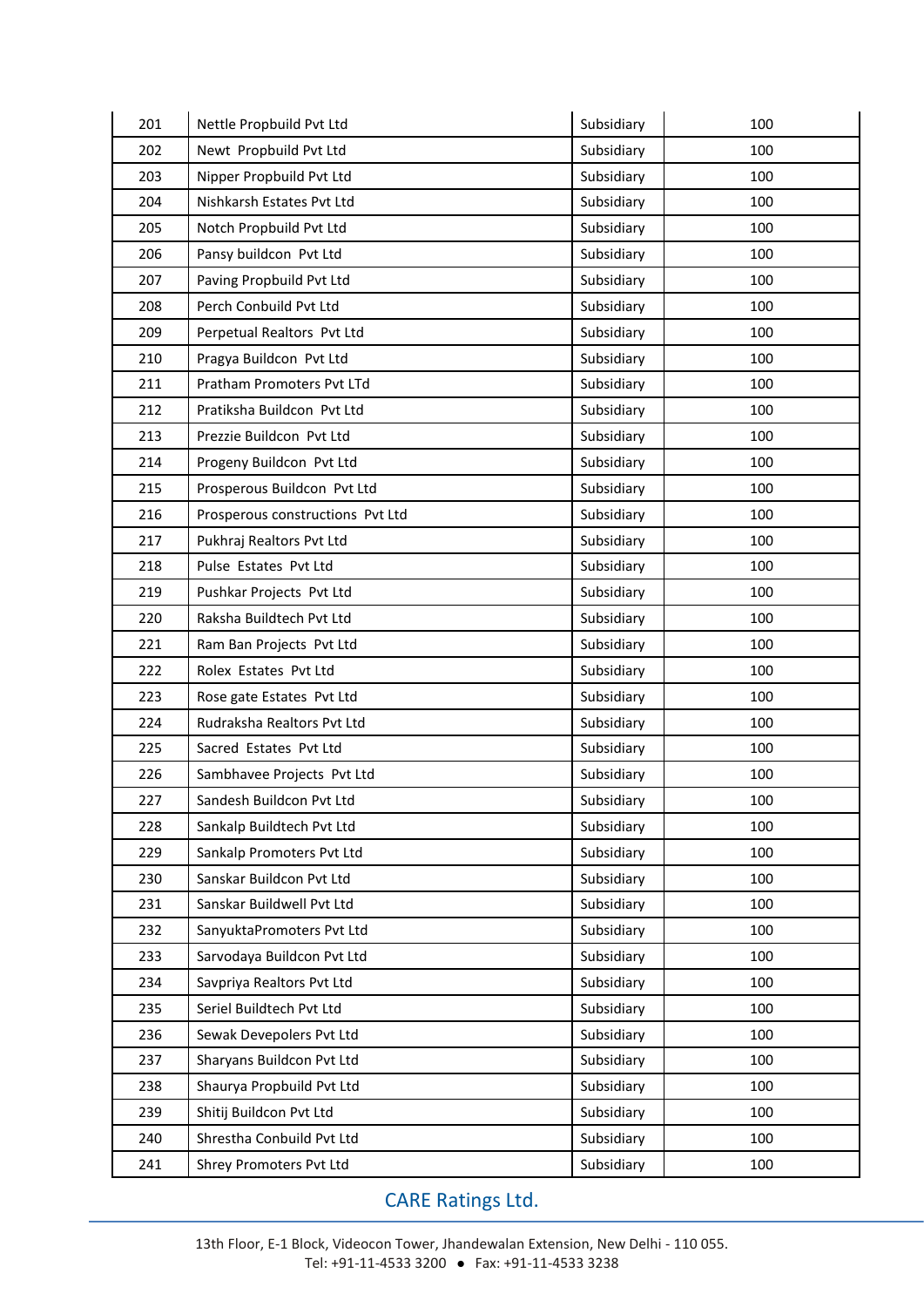| 242 | Sidhant Buildcon Pvt Ltd                         | Subsidiary | 100 |
|-----|--------------------------------------------------|------------|-----|
| 243 | Sidhivinayak Buildcon Pvt Ltd                    | Subsidiary | 100 |
| 244 | Sidhivinayak Durobuild Pvt Ltd                   | Subsidiary | 100 |
| 245 | Signages Properties Pvt Ltd                      | Subsidiary | 100 |
| 246 | Silver Sea Vessel Management Pvt Ltd - Singapore | Subsidiary | 100 |
| 247 | Smridhi Technobuild Pyt Ltd                      | Subsidiary | 51  |
| 248 | Snow White Buildcon Pvt Ltd                      | Subsidiary | 100 |
| 249 | Sonex Projects Pvt Ltd                           | Subsidiary | 100 |
| 250 | Sparsh Promoters Pvt Ltd                         | Subsidiary | 100 |
| 251 | Sprouting Properties Pvt Ltd                     | Subsidiary | 100 |
| 252 | Spurt Projects Pvt Ltd                           | Subsidiary | 100 |
| 253 | Sriyam Estates Pvt Ltd                           | Subsidiary | 100 |
| 254 | Stash Propbuild Pvt Ltd                          | Subsidiary | 100 |
| 255 | Stave Propbuild Pvt Ltd                          | Subsidiary | 100 |
| 256 | Stein Propbuild Pvt Ltd                          | Subsidiary | 100 |
| 257 | Stent Propbuild Pvt Ltd                          | Subsidiary | 100 |
| 258 | Strut Propbuild Pvt Ltd                          | Subsidiary | 100 |
| 259 | Sukhjit Projects Pvt Ltd                         | Subsidiary | 100 |
| 260 | Tacery Builders Pvt Ltd                          | Subsidiary | 100 |
| 261 | Tanmay Developers PVT Ltd                        | Subsidiary | 100 |
| 262 | Tinnitus Builders Pvt Ltd                        | Subsidiary | 100 |
| 263 | Tocsin Builders Pvt Ltd                          | Subsidiary | 100 |
| 264 | Toff Builders Pvt Ltd                            | Subsidiary | 100 |
| 265 | Tome Builders Pvt Ltd                            | Subsidiary | 100 |
| 266 | Tomtom Builders Pvt Ltd                          | Subsidiary | 100 |
| 267 | Trattoria Properties Pvt Ltd                     | Subsidiary | 100 |
| 268 | Trawler Properties Pvt Ltd                       | Subsidiary | 100 |
| 269 | Triad Properties Pvt Ltd                         | Subsidiary | 100 |
| 270 | True Value Buildcon Pvt Ltd                      | Subsidiary | 100 |
| 271 | Utkarsh Buildcon Pvt Ltd                         | Subsidiary | 100 |
| 272 | Versatile Conbuild Pvt Ltd                       | Subsidiary | 100 |
| 273 | Virasat Buildcon Pvt Ltd                         | Subsidiary | 100 |
| 274 | Vitality Conbuild Pvt Ltd                        | Subsidiary | 100 |
| 275 | VPG Developers PVT Ltd                           | Subsidiary | 100 |
| 276 | Waif Propbuild Pvt Ltd                           | Subsidiary | 100 |
| 277 | Wembley Estates Pvt Ltd                          | Subsidiary | 100 |
| 278 | Whelsh Properties Pvt Ltd                        | Subsidiary | 100 |
| 279 | Winkle Properties Pvt Ltd                        | Subsidiary | 100 |
| 280 | Yeti Properties Pvt Ltd                          | Subsidiary | 100 |
| 281 | Yogiraj Promoters Pvt Ltd                        | Subsidiary | 100 |
| 282 | Yukti Projects Pvt Ltd                           | Subsidiary | 100 |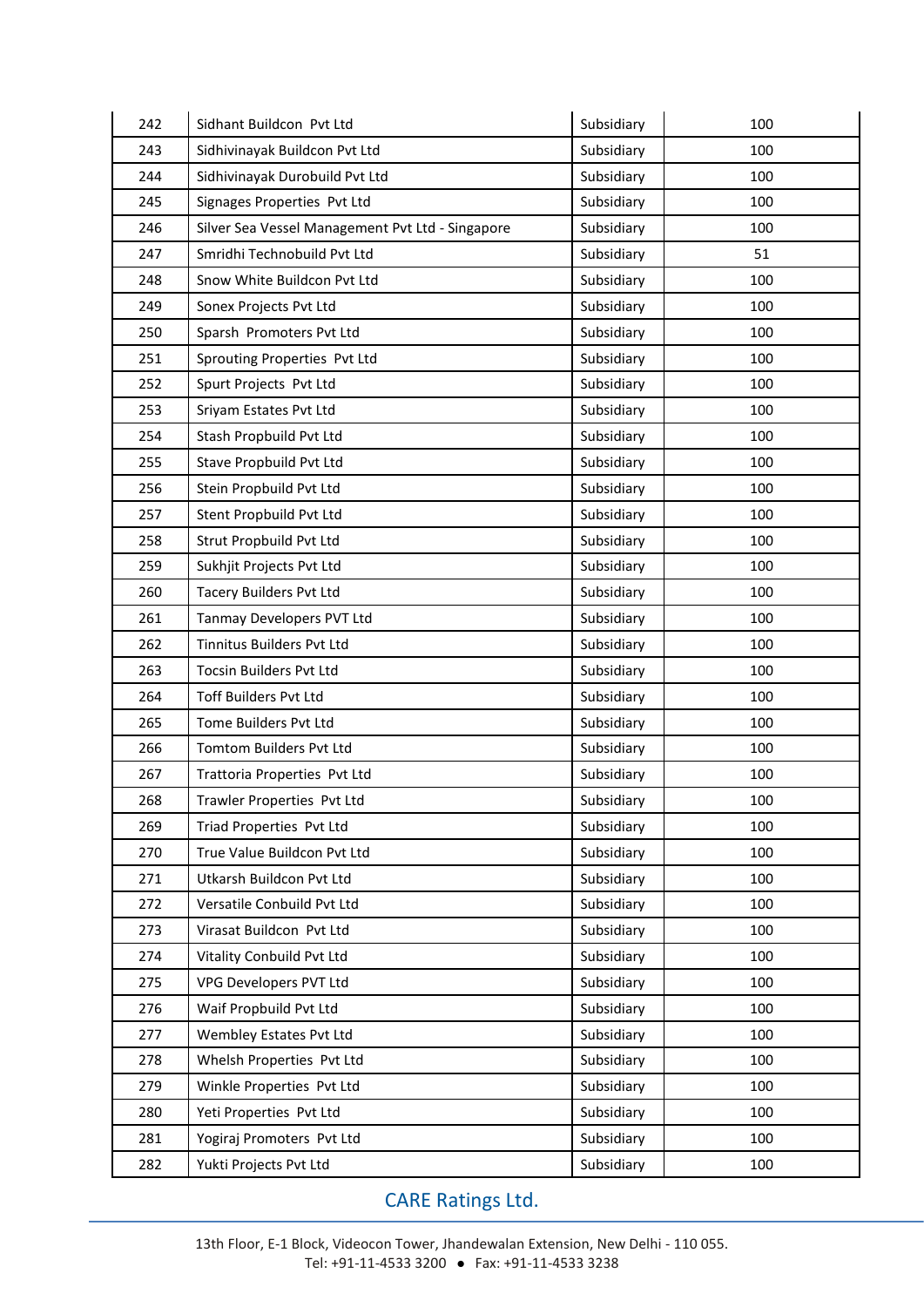| 283 | Zing Properties Pvt Ltd  | Subsidiary | 100 |
|-----|--------------------------|------------|-----|
| 284 | Zither Buildwell Pyt Ltd | Subsidiary | 100 |
| 285 | Zonex Developers Pvt Ltd | Subsidiary | 100 |
| 286 | Zonex Estates Pyt Ltd    | Subsidiary | 100 |
| 287 | Zulu Properties Pvt Ltd  | Subsidiary | 100 |

## **List of joint ventures included in the consolidated financial statements.**

| S.NO | <b>COMPANY NAME</b>                           | Interest in Joint Venture |
|------|-----------------------------------------------|---------------------------|
|      | Budget Hotels India Private Limited           | 50.01%                    |
|      | Leighton Construction (India) Private Limited | 50.00%                    |

#### **Annexure-1: Details of Instruments/Facilities**

| Name of the<br><b>Instrument</b>         | Date of<br><b>Issuance</b> | Coupon<br>Rate | <b>Maturity</b><br><b>Date</b> | Size of the<br><b>Issue</b><br>(Rs. crore) | <b>Rating assigned</b><br>along with<br><b>Rating Outlook</b> |
|------------------------------------------|----------------------------|----------------|--------------------------------|--------------------------------------------|---------------------------------------------------------------|
| Debentures-Non<br>Convertible Debentures | May 21, 2012               | 11.25% p.a     | May 20, 2022                   | 2260.00                                    | CARE BB+; Stable                                              |

## **Annexure-2: Rating History of last three years**

|            |                                                      | <b>Current Ratings</b> |                                             |                           | <b>Rating history</b>                                    |                                                        |                                                                                                                        |                                                      |
|------------|------------------------------------------------------|------------------------|---------------------------------------------|---------------------------|----------------------------------------------------------|--------------------------------------------------------|------------------------------------------------------------------------------------------------------------------------|------------------------------------------------------|
| Sr.<br>No. | Name of the<br>Instrument/Bank<br><b>Facilities</b>  | <b>Type</b>            | Amount<br><b>Outstanding</b><br>(Rs. crore) | Rating                    | Date(s) $8$<br>Rating(s)<br>assigned<br>in 2020-<br>2021 | Date(s) &<br>Rating(s)<br>assigned<br>in 2019-<br>2020 | Date(s) &<br>Rating(s)<br>assigned in<br>2018-2019                                                                     | Date(s) $8$<br>Rating(s)<br>assigned in<br>2017-2018 |
| 1.         | Fund-based - LT-<br><b>Working Capital</b><br>Limits | <b>LT</b>              |                                             |                           |                                                          | $\overline{\phantom{a}}$                               | 1) Withdrawn<br>$(04-Apr-18)$                                                                                          | 1)CARE BB;<br>Stable<br>$(04-May-17)$                |
| 2.         | Non-fund-based -<br>LT-BG/LC                         | <b>LT</b>              |                                             |                           |                                                          |                                                        | 1) Withdrawn<br>$(04-Apr-18)$                                                                                          | 1)CARE BB;<br>Stable<br>$(04-May-17)$                |
| 3.         | Debentures-Non<br>Convertible<br>Debentures          | $\mathsf{I}$           |                                             |                           |                                                          |                                                        |                                                                                                                        | 1) Withdrawn<br>$(20-Apr-17)$                        |
| 4.         | Debentures-Non<br>Convertible<br>Debentures          | $\mathsf{I}$           | 2260.00                                     | CARE<br>$BB+$ ;<br>Stable |                                                          | 1)CARE<br>$BB+$ ;<br>Stable<br>$(12-Mar-$<br>20)       | 1) CARE BB<br>(CWN)<br>$(20-Mar-19)$<br>2) CARE BB<br>(CWN)<br>$(08-Feb-19)$<br>3) CARE BB;<br>Stable<br>$(04-Apr-18)$ | 1) CARE BB;<br>Stable<br>$(04-May-17)$               |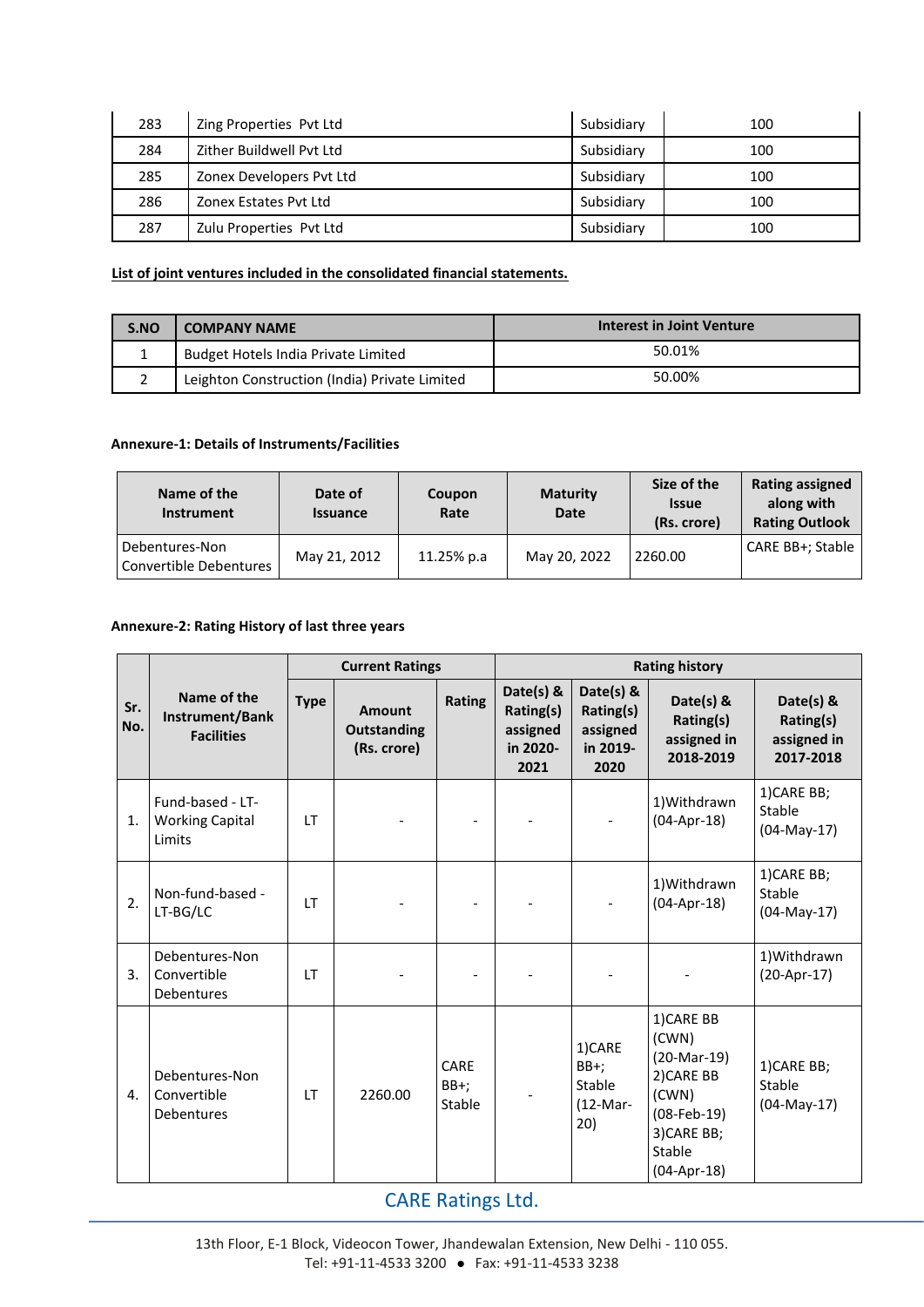#### **Annexure-3: Detailed explanation of covenants of the rated instrument / facilities:** Not Applicable

#### **Annexure 4: Complexity level of various instruments rated for this Company**

| Sr.<br>No. | Name of the Instrument                | <b>Complexity Level</b> |  |
|------------|---------------------------------------|-------------------------|--|
|            | Debentures-Non Convertible Debentures | Simple                  |  |

**Note on complexity levels of the rated instrument***: CARE has classified instruments rated by it on the basis of complexity. This classification is available at www.careratings.com. Investors/market intermediaries/regulators or others are welcome to write to care@careratings.com for any clarifications*

## **Contact us**

#### **Media Contact**

Mr. Mradul Mishra Contact no.: +91-22-6837 4424 Email ID: [mradul.mishra@careratings.com](mailto:mradul.mishra@careratings.com)

#### **Analyst Contact**

Mr. Amit Jindal Contact no.: +91- 11-4533 3228 Email ID: [amit.jindal@careratings.com](mailto:amit.jindal@careratings.com)

#### **Relationship Contact**

Ms. Swati Agrawal Contact no.: +91-11-4533 3200 Email ID: [swati.agrawal@careratings.com](mailto:swati.agrawal@careratings.com)

#### **About CARE Ratings:**

CARE Ratings commenced operations in April 1993 and over two decades, it has established itself as one of the leading credit rating agencies in India. CARE is registered with the Securities and Exchange Board of India (SEBI) and also recognized as an External Credit Assessment Institution (ECAI) by the Reserve Bank of India (RBI). CARE Ratings is proud of its rightful place in the Indian capital market built around investor confidence. CARE Ratings provides the entire spectrum of credit rating that helps the corporates to raise capital for their various requirements and assists the investors to form an informed investment decision based on the credit risk and their own risk-return expectations. Our rating and grading service offerings leverage our domain and analytical expertise backed by the methodologies congruent with the international best practices.

#### **Disclaimer**

CARE's ratings are opinions on the likelihood of timely payment of the obligations under the rated instrument and are not recommendations to sanction, renew, disburse or recall the concerned bank facilities or to buy, sell or hold any security. CARE's ratings do not convey suitability or price for the investor. CARE's ratings do not constitute an audit on the rated entity. CARE has based its ratings/outlooks on information obtained from sources believed by it to be accurate and reliable. CARE does not, however, guarantee the accuracy, adequacy or completeness of any information and is not responsible for any errors or omissions or for the results obtained from the use of such information. Most entities whose bank facilities/instruments are rated by CARE have paid a credit rating fee, based on the amount and type of bank facilities/instruments. CARE or its subsidiaries/associates may also have other commercial transactions with the entity. In case of partnership/proprietary concerns, the rating /outlook assigned by CARE is, inter-alia, based on the capital deployed by the partners/proprietor and the financial strength of the firm at present. The rating/outlook may undergo change in case of withdrawal of capital or the unsecured loans brought in by the partners/proprietor in addition to the financial performance and other relevant factors. CARE is not responsible for any errors and states that it has no financial liability whatsoever to the users of CARE's rating.